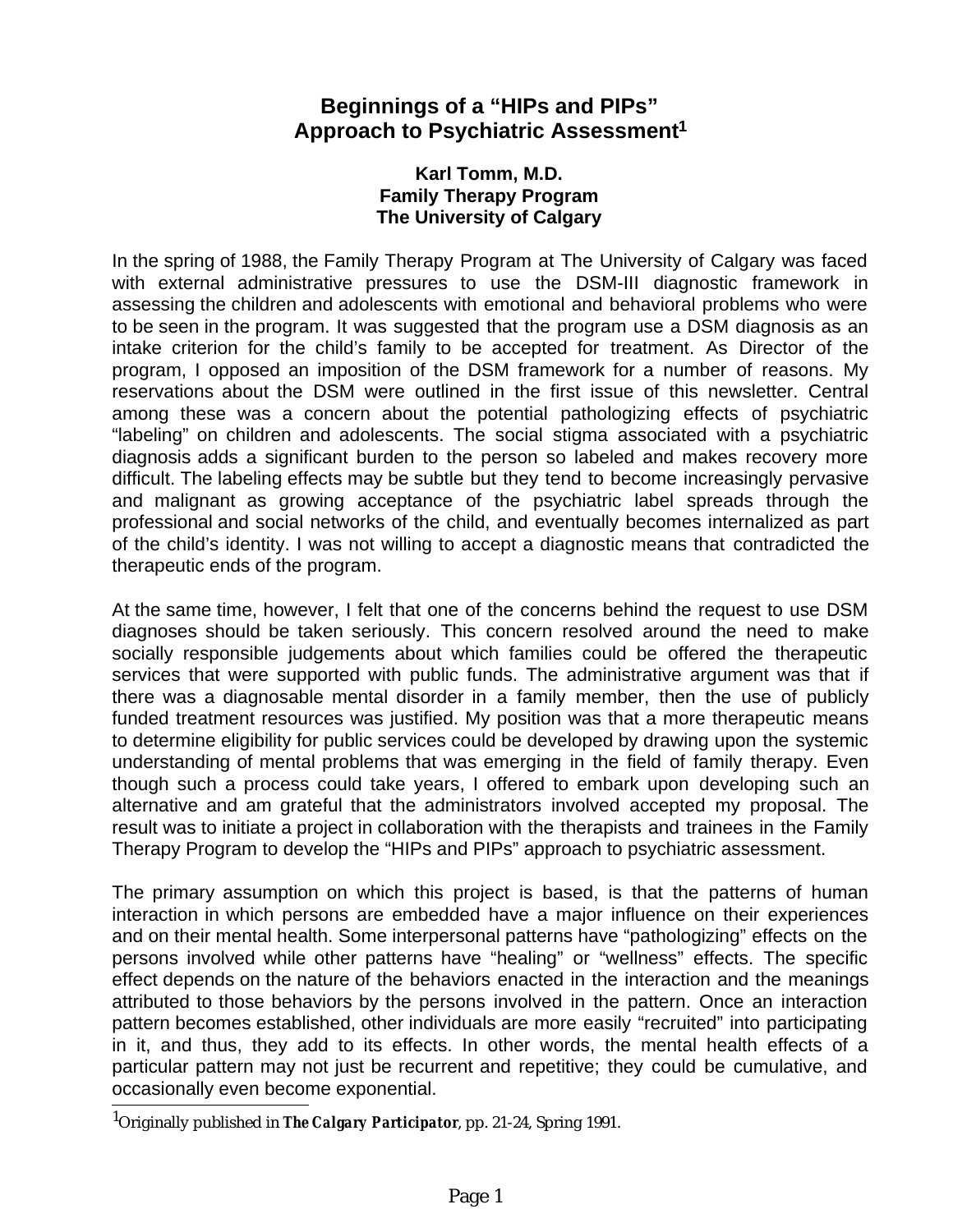An example of a basic Pathologizing Interpersonal Pattern (PIP) between two persons is "criticism inviting defensiveness, and defensiveness inviting further criticism, etc." As each person re-enacts their respective criticism and defensiveness, their behaviors become coupled in a cyclical or "circular" interaction pattern. Increased criticism triggers increased defensiveness and vice-versa. (See Figure 1) From a systemic perspective, the pattern seems to take on a "life" of its own and appears to "induct" the participants to continue in it. Over time, the pattern may become stabilized as a major component of an ongoing interpersonal relationship. If the relationship is an important one and the pattern persists for an extended period, it tends to promote "psychopathological" responses such as righteous indignation, chronic frustration, hatred, and aggressiveness "in" the criticizing person; and oppositional behavior, rebelliousness, paranoia, avoidance, isolation, and/or depression "in" the defending person. These individual effects then tend to be regarded as reflecting pathology within those persons. Yet, from a systemic perspective, the primary pathology lies in the interpersonal interaction pattern. The individual psychopathology, if it still can be coherently described as "individual," is only secondary. Nevertheless, the effects of the pattern of criticism/defensiveness can become extremely destructive in relation to persons and could even escalate to precipitate violence or suicide. It is because of these problematic effects that the pattern is referred to as "pathologizing".

## **Figure 1**

| PIP        | $\blacksquare$ | criticism                           | defensiveness                   |
|------------|----------------|-------------------------------------|---------------------------------|
| <b>HIP</b> |                | selective noticing<br>of competence | increased acts<br>of competence |
| <b>WIP</b> |                | constructive                        | learning                        |

 **feedback from mistakes**

A Healing Interpersonal Pattern (HIP) that could serve as a specific antidote to the above noted PIP might be "selective noticing and acknowledgement of competence which invites more acts of competence, which, in turn, invites more noticing of competence, etc." In this circular pattern, the complementary behaviors clearly have positive effects including greater respect for the other in the first individual and greater self-confidence and appreciation of the other in the second. Most human beings have the potential for enacting this healing pattern simply by virtue of having experienced it in their own growth and development during childhood. Parents often spend hours watching their children for signs of achievement, for instance, in beginning to walk or talk, and heap praise upon the child when it makes progress which, of course, supports the child's efforts to continue to perform competently. This growth or "healing" pattern may, however, be quite difficult to initiate and maintain when the pathologizing pattern is well established and dominates the relationship. Under such circumstance, therapeutic input may be very important in facilitating a shift from the PIP to the HIP.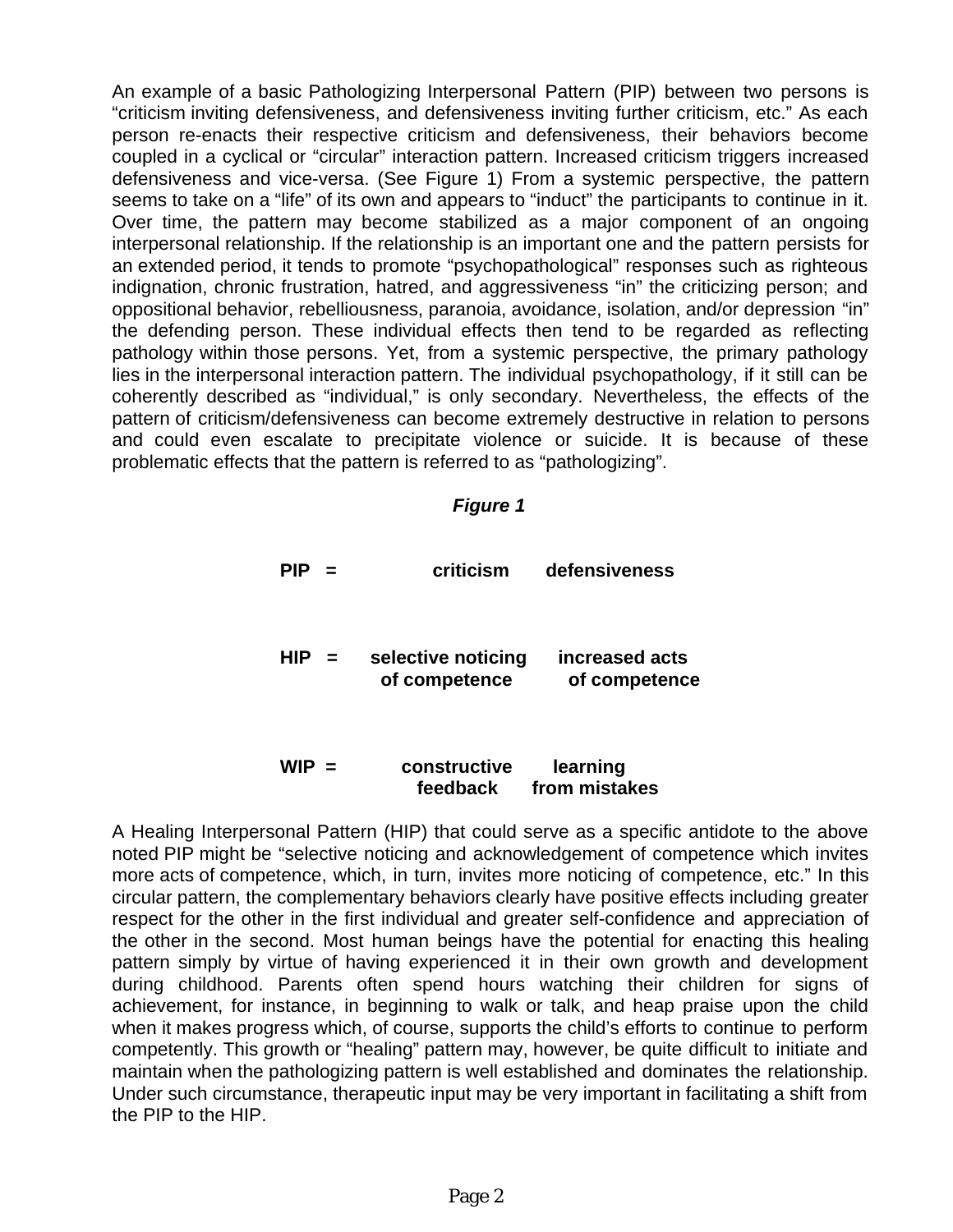One of the reasons that a PIP may be difficult to interrupt and replace is that the participants in the pattern may be unaware of the fact that their behavior is actually perpetuating the pattern. Indeed, while one is immersed in a particular pattern, one tends to attend to the possible meanings of the specific behaviors being enacted (whether it is one's own behaviors or those of the other) rather than to the overall interaction pattern itself. Furthermore, many individual responses become habitual and/or are nonconscious. A conversation that invites the participants in a pattern to become aware of and recognize that they are, in fact, immersed in a PIP is often a first step in interrupting it. Additional conversation to identify a healing alternative opens the possibility of consciously and deliberately redirecting the interaction in a healing direction. Such a clarifying conversation would be an example of a Transforming Interpersonal Pattern (TIP) which enables a shift from a PIP to a HIP.

A Wellness Interpersonal Pattern (WIP) that could be associated with the above-noted HIP and PIP might entail "constructive feedback that invites the recognition of mistakes with new learning which invites further constructive feedback and greater learning, etc." In this pattern explicit help is offered, and is accepted as such by the other. Such a pattern often emerges in coaching and teaching situations. The efficiency of problem-solving is usually much greater in such a wellness pattern than in the healing pattern (of selective acknowledgment and growing competence), but to be actualized, the WIP requires more interpersonal trust and personal "strength" on the part of the participants. Thus, it is often necessary to temporarily replace a PIP with a HIP before a further progression to a WIP can be achieved successfully.

*Figure 2*

**Transforming Interpersonal Patterns**

Pathologizing **Healing** Wellness **Interpersonal Interpersonal Interpersonal** 

 **Patterns Patterns Patterns** 

**Deteriorating Interpersonal Patterns**

PIPs and HIPs generate, and are supported by, different emotions. For instance, anger and fear can become coupled in a pattern of interpersonal "emotioning" to sustain the behavioral pattern of criticism and defensiveness. Likewise love and pride can become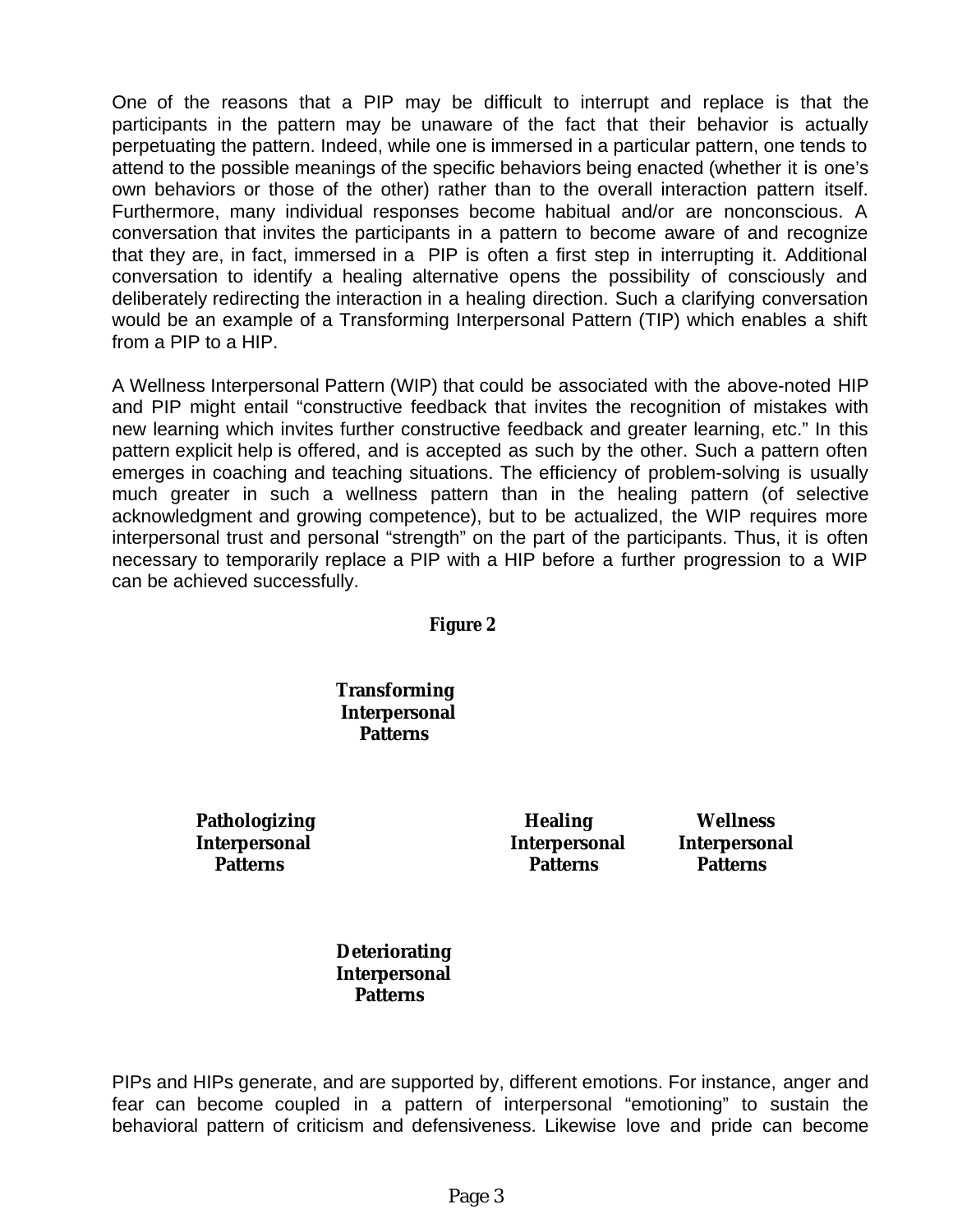coupled to support a pattern of selective acknowledgement inviting competence and vice versa. When therapists take these emotions into account, they are usually more effective in introducing TIPs and facilitating a shift from PIPs to HIPs. There are, of course, also "slips" that occur from HIPs (or WIPs) back to PIPs. Any unexpected traumatic event may initiate such a regression. Another more subtle type of slip could be a Deteriorating Interpersonal Pattern (DIP) such as "lack of clarification inviting lack of awareness which invites further lack of clarification, etc." until something serious happens to reactivate the criticism and defensiveness. A schematic outline of some of the possible movements among these patterns (within an ongoing relationship) is illustrated in Figure 2.

It is assumed that any long-term relationship (with family members, friends, workmates, or professionals) evolves to include a wide "repertoire" of possible interaction patterns or complementary "couplings". Inevitably, certain patterns become more fully elaborated and deeply established than others. These patterns may be distinguished as PIPs, TIPs, HIPs, WIPs, or DIPs, depending on their effects. Whether a family, for instance, fosters pathology, healing, or wellness among its members, depends on which patterns dominate their daily activities and experiences. Obviously, a predominance of PIPs would be extremely undesirable. However, active participation in a pathologizing pattern is typically outside one's awareness at the time. Hence, its pathologizing effects are usually inadvertent. For instance, the original criticism may have been intended as constructive feedback rather than any form of hostility or aggression. And the original defensiveness may have been intended as self-protection rather than rejection, denial, or disqualification of the other. But when these behaviors become coupled and patterned into an ongoing interpersonal system, this discrepancy between intent and effect tends to be overlooked or misinterpreted. What becomes important in one's lived experience and to one's health is not only which patterns predominate, but also the intensity of the patterns and the flexibility in movement among them.

Because HIPs and PIPs influence the mental health of the persons participating in the patterns so significantly and do so in opposite directions, a focus on these patterns is considered highly relevant to any psychiatric assessment. Thus, as an initial step to develop an alternative to DSM diagnoses, my colleagues and I at the Family Therapy Program began to distinguish specific PIPs that generate or support the common mental problems that were referred to us. To date, approximately 200 differing PIPs have been distinguished. Many of these are similar and appear to overlap with one another but there are also some contrasting differences among them. We are still working on clarifying, classifying, and documenting these and other patterns. As a second step towards responding to the administrative concern about eligibility for publicly funded treatment, we have devised a severity scale to rate the intensity and tenacity of the PIPs identified in an assessment. The scale is divided into two components, an "experienced" severity rating and a "reported" severity rating. The experienced scale focuses on patterns of interaction experienced by the clinician in the here and now of the assessment session itself. The reported scale focuses on the patterns of interaction that are reported by the family (or by others) to have occurred prior to the session.

We feel that it is socially responsible to allocate limited treatment resources to interrupt PIPs that are actively producing pathology, regardless of whether one distinguishes an "individual" mental disorder or not. Indeed, if a diagnosable disorder is not yet evident, but